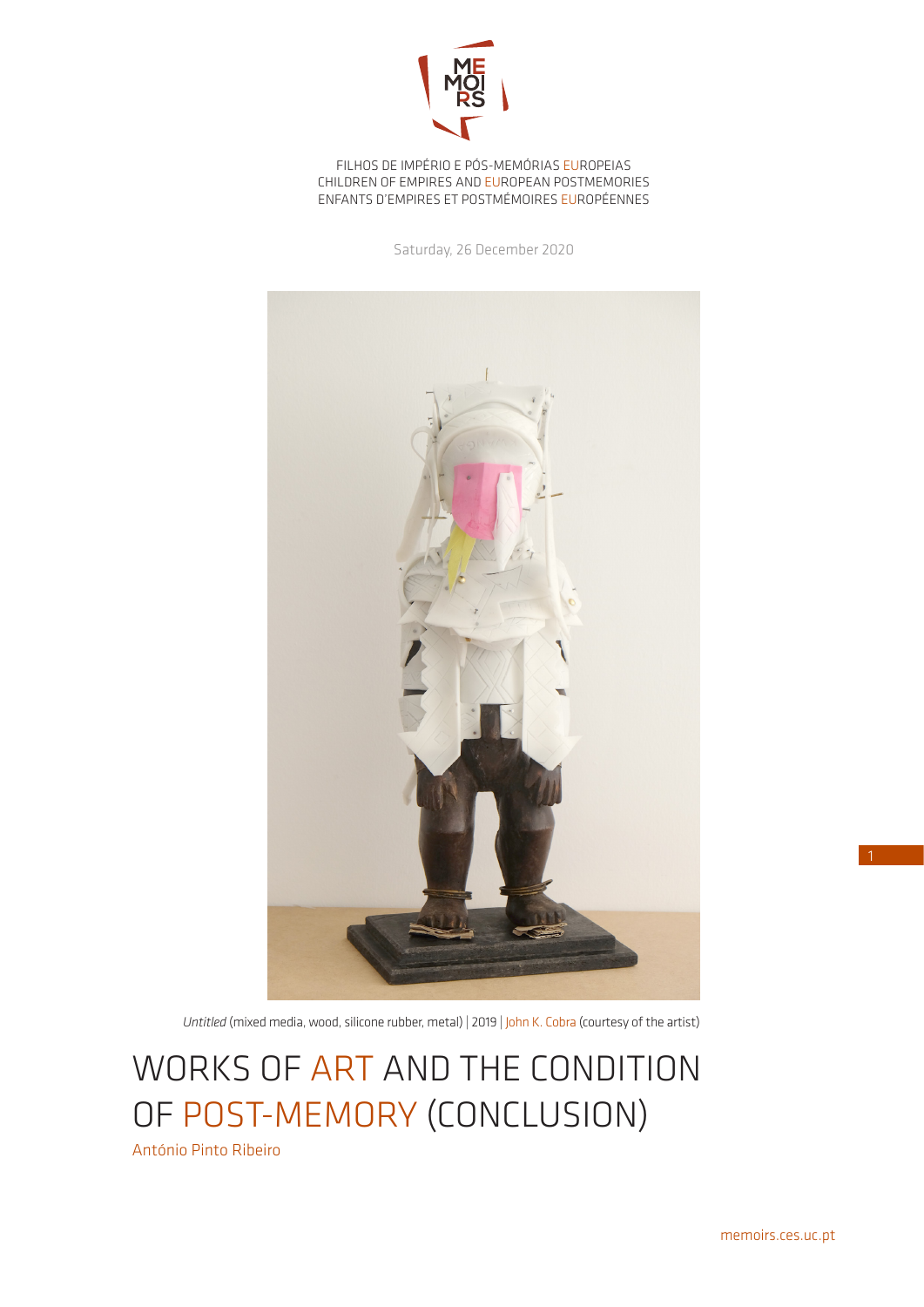

In *In Darkest Africa* (1890) the explorer Henri Morton Stanley relates an encounter with King Roumanika. The king makes him visit one of the rooms in his palace. The room is, in fact, a museum. Its description reveals it to be an important archive of objects from various parts of Roumanika's nation, organized in a very methodical way.

This is just one of many examples that the identification of artistic objects, and the relationship with them, was reflected on in Africa long before those objects were presented in European and North American museums. If, like all European disciplines of classification and ordering, Western museology has claimed to offer the status of works of art to artistic, religious and functional objects, it has done so as part of a claim to hegemony over a universal narrative of what is allowed to be a work of art (1).

A new narrative has emerged that recognizes both the artistic production and appreciation of African communities. In this context, how do secular African cultural traditions interact today with the artistic work and training of Afro-descendant artists who have been born and educated in European countries? How do they combine the history of Africa and Africans with the artistic languages of "European schools" and with contemporary themes?

We can assert that memories of ancestral artistic culture have had an impact on contemporary artistic production. This impact can be reconciled with the memories second and third generation artists inherit from their parents and grandparents' territories of origin.

Perhaps it is in this way that we can understand the work of many contemporary artists: Bouchra Ouizguen, the Moroccon choreographer and creator of *Elephant* (2019), a dance that evokes Moroccan "passeurs" (smugglers) from all periods and of all ages; Yto Barrada, a French-Moroccan photographer and plastic artist living in New York, who has long worked with the paleoontological past of Morocca, such as in "Salon Géologique" (2016); or Faustin Linyekula, who presented the performance *Banataba* in 2018 in the park of the Africa Museum in Tervuren, Belgium, which questioned the expropriation of the objects and artworks of his ancestors, now on display in American and European musems; or even the artist Aimé Mpane, who has taken on the role of inheritor of the sculptural artists of his region of origin, Katanga, in Congo / Democratic Republic of Congo.

One of the most important parts of this process is the political nature of this art. These works and these artists confront not only the amnesia over the consequences of slavery and colonialism, but also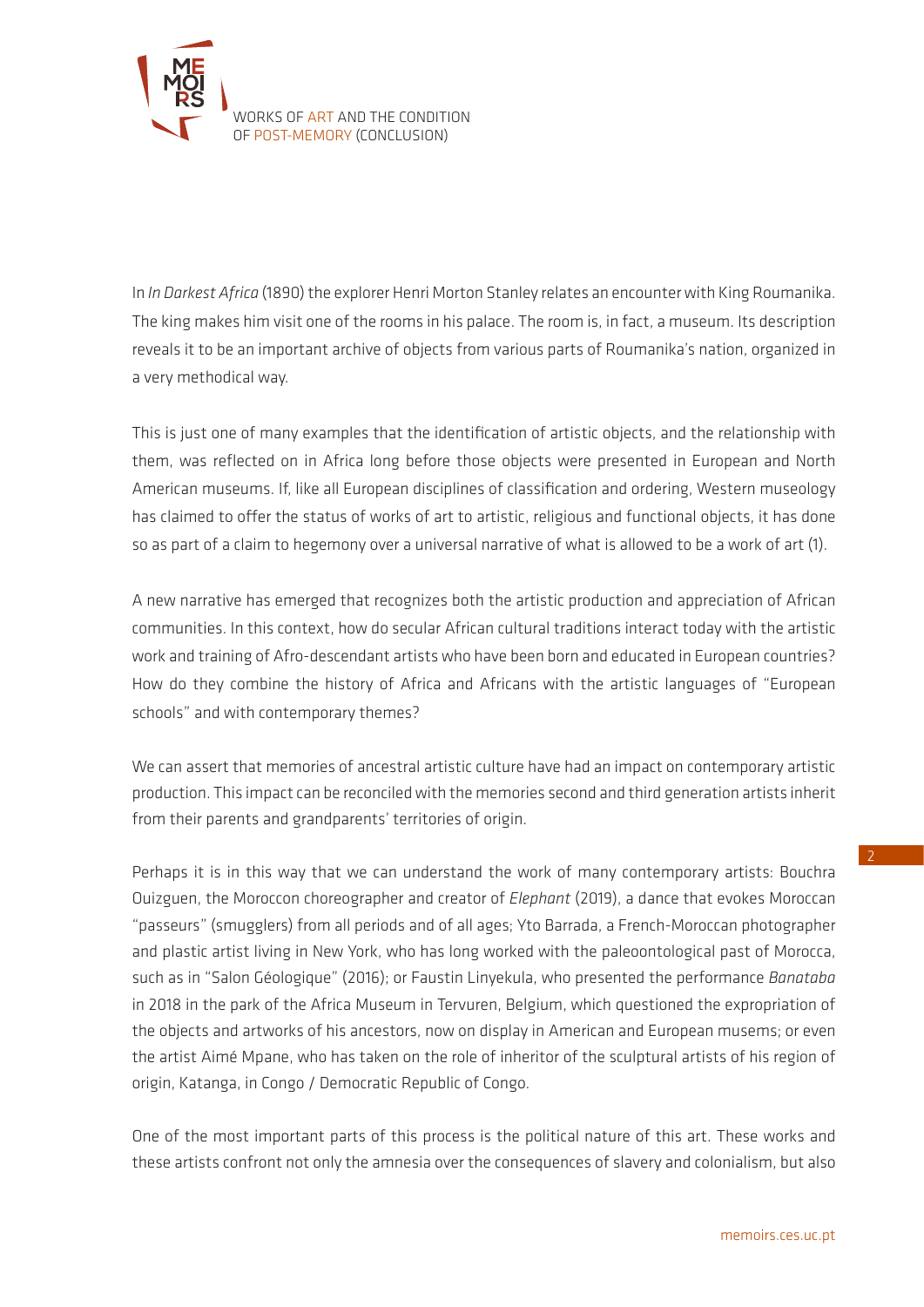

histories of concealment and devalorization of narratives about, and histories of, colonized territories. Evocations of historical pasts do not hinder these artists. Their work is embued with the critical spirit of the decolonizing project, often seeking reparations for the violence exercised upon their ancestors. They take on a proactive attitude, setting out on processes of production that synthesize the deconstruction of colonial narratives with each individual's own innovative language. Their context is not exclusively African, but also European. The works of the Franco-Algerian artist Kader Attia on the traumatic violence of the First World War are an example of this. At another level, but along the same lives, we could point to the digital fictions of the multidisciplinary artist Sara Sadik, which appropriate the insistent language of clips, embodied in platforms like Youtube. The work of this third generation artist returns to the perspectives of Afrotopia. This concept contains within it the possibility of constructing an African diaspora that refuses the pessimistic and negative visions of Africa produced in the media.

Another noteworthy feature on this horizon of artistic production can be found in the work of the Franco-Algerian artists Djammel Kokene and Katia Kameli, the Portuguese photographer Pauliana Valente Pimentel, and the Cameroonian Barthélémy Toguo. They all raise the question of immigration. Why do people migrate, where to, and with what consequences? They interrogate the disregard accorded to the vast majority of immigrants as a consequence of their condition of being "black" (2). These questions have acquired significance in the work of these artists, who do not limit themselves to a critique, but who demand citizenship and the right to this global movement.

Because their identities are multiple, and because Europe is not a homogenous entity, but a space of diverse identies, we should be cautious about classifying these artists as a homogenous group within a socially, politically and culturally unified Europe (3). The problematic of identity takes us to the new concepts of *afropolitan* and *afropolitanism*. The latter term – created in 2005 by Taye Selasi in the article "Bye-Bye, Babar (Or: What is an Afropolitan?)" (4), endowed the afropolitan with an African, urban identity and sensibility, that had nothing to do with a self-referential panafricanism. The term, disseminated first in the major African capitals, and afterwards in European centres, has come to be recognized and used in various studies and contexts (5).

Almost simultaneously, the philosopher Achille Mbembe has defined afropolitanism as an operative concept that produces a rupture with the traditional history of African Studies, in terms of the question of emancipation (6). Refusing afrocentrism and an insistence on African identity based on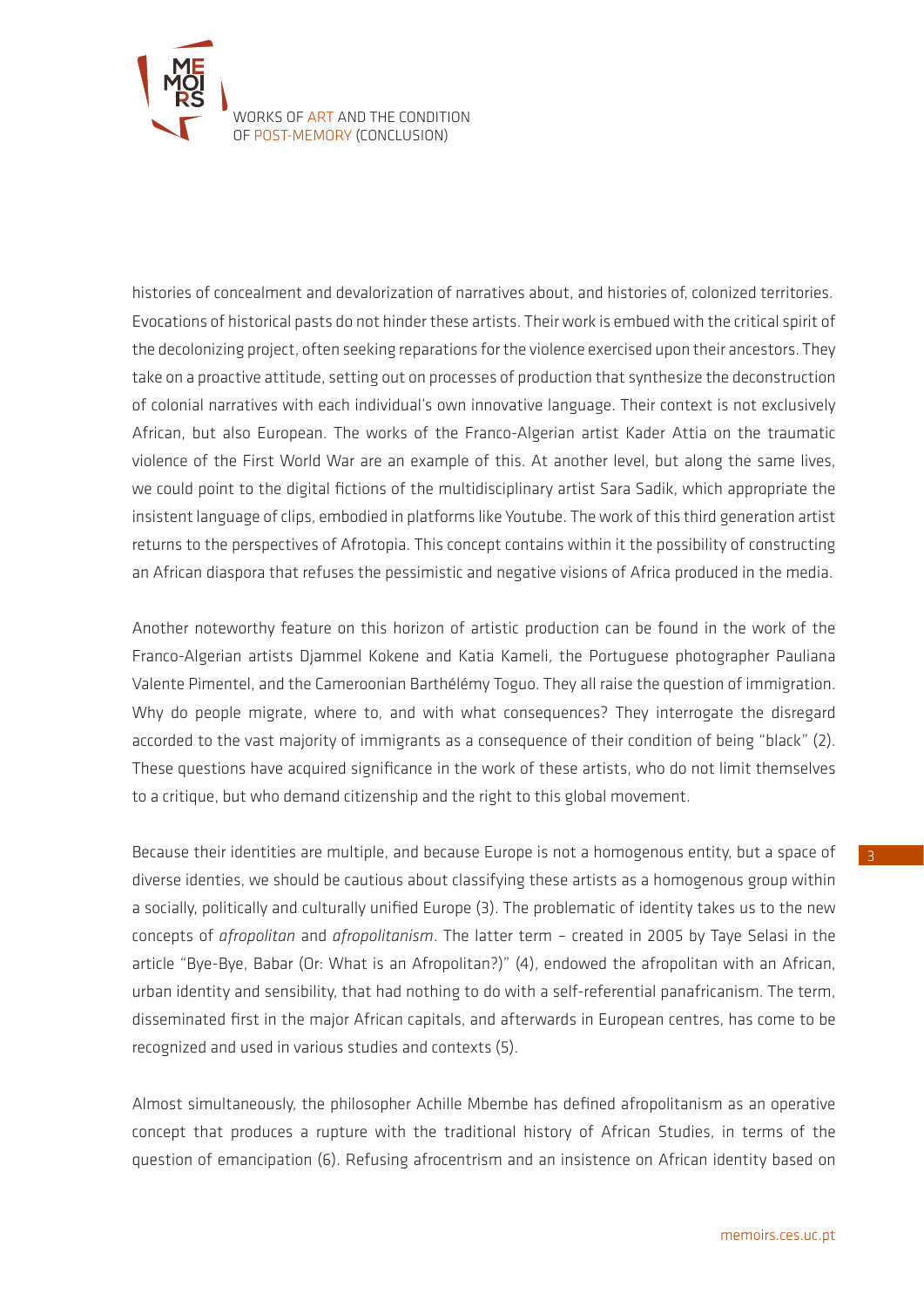

essentialisms, the author uses the term to define African diasporas in the USA and Europe as well as the literary production, fashion, visual arts and cinema produced by them. Afropolitanism names a demand for transcultural cosmopolitanism and a determined and affirmative mobility between Africa and Europe, and vice-versa, of Africans, their ideas and their cultural products.

In the abstract, these terms could name an artist such as John K. Cobra, a Flemish-Congolese multidisciplinary artist. Indeed, he adopts the term for himself. Yet, afropolitanism can only emerge in the context of freedom, and within the ongoing process of the decolonisation of European countries.

We can be bold enough to declare that a European renaissance has begun through the presence of these artists on the European and North American scene. And it has had a significant impact. Yet the contemporary conjuncture is an obstacle. In the context of the pandemic, both decolonization and the visibility of artistic productions by the "children of immigrants" is limited. They may become absorbed into the limitations on circulation of people and artworks, in which rising nationalisms thrive. This has reached into the artistic sphere, into museums and theatres and into corporate movements "against outsiders". The consequences are felt by the artists and works of post-memory. We must not be complacent: the threat of a new amnesia about recent history is real.

It is in this context that we reflect on the works that have emerged in the last two decades. We need not only to understand their recognition in the contemporary artistic scene, but to establish a theoretical interpretation built on adequate narratives and a critical corpus on these artistic productions in their historical context. Doing this work has been one of the principal objectives of the MEMOIRS project.

Translated by Archie Davies

4